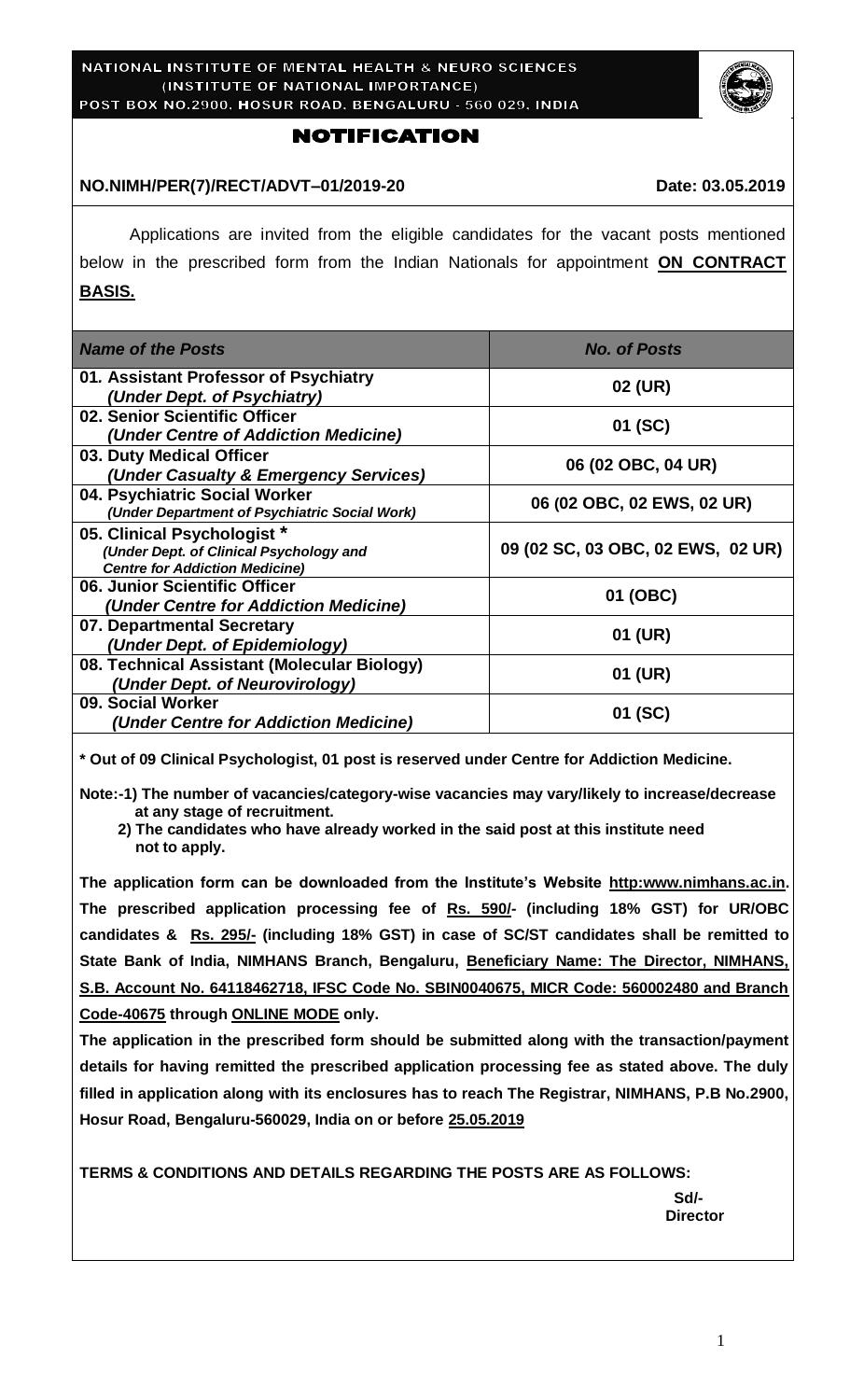# NATIONAL INSTITUTE OF MENTAL HEALTH & NEURO SCIENCES (AN INSTITUTE OF NATIONAL IMPORTANCE) BENGALURU - 29

**NO.NIMH/PER(7)/RECT/ADVT–01/2019-20 Date: 03.05.2019**

# **NOTIFICATION**

**NIMHANS Invites applications for the vacant posts mentioned below, in the prescribed form from the Indian Nationals for appointment On Contract Basis.**

### **1. ASSISTANT PROFESSOR OF PSYCHIATRY (Under Dept. of Psychiatry)**

| <b>No. of Posts</b>                | 02 POSTS [UR]                                                                                                                                                                                               |
|------------------------------------|-------------------------------------------------------------------------------------------------------------------------------------------------------------------------------------------------------------|
| <b>Educational Qualification</b>   | M.D in Psychiatry/ M.D Psychological Medicine/ or<br>equivalent qualification from a recognized<br>University / Institution.                                                                                |
| <b>Experience</b>                  | 03 years teaching and /or research experience in<br>a recognized institution in the subject of specialty<br>after obtaining the qualifying degree as above.                                                 |
| <b>UPPER AGE LIMIT</b>             | 50 years                                                                                                                                                                                                    |
| Pay Band                           | $Rs.15,600 - 39,100/$ -                                                                                                                                                                                     |
| <b>Grade Pay</b>                   | Rs.8,000/-                                                                                                                                                                                                  |
| <b>Initial Pay in the Pay Band</b> | Rs. 30,000/- + Grade Pay Rs.8,000/- (Plus NPA)                                                                                                                                                              |
| <b>PERIOD</b>                      | On contract basis for 06 months likely to be renewed for<br>further 06 months depending upon the satisfactory<br>performance of duties or till the post is filled on regular basis<br>whichever is earlier. |

### **2. SENIOR SCIENTIFIC OFFICER (Under Centre for Addiction Medicine)**

| <u>No. of Post</u>               | 01 POST [ SC]                                                                                                                                                                        |
|----------------------------------|--------------------------------------------------------------------------------------------------------------------------------------------------------------------------------------|
| <b>Educational Qualification</b> | Ph.D in Biochemistry (Basic or Clinical or Clinical<br>Toxicology or related areas in life sciences with<br>basis knowledge in chemistry/bio-chemistry at<br>bachelor degree level.) |
| <b>Experience</b>                | Training / 1-2 year experience in drug testing,<br>HPTLC analysis, Gas-chromatography, HPLC<br>or other specialized techniques is desirable.                                         |
| <b>Upper Age Limit</b>           | 45 years                                                                                                                                                                             |
| <b>Consolidated Salary</b>       | 65,000/- P.M.                                                                                                                                                                        |
| <b>PERIOD</b>                    | On contract basis for one year likely to be<br>renewed for the 2 <sup>nd</sup> & 3 <sup>rd</sup> year depending upon<br>the satisfactory performance of duties.                      |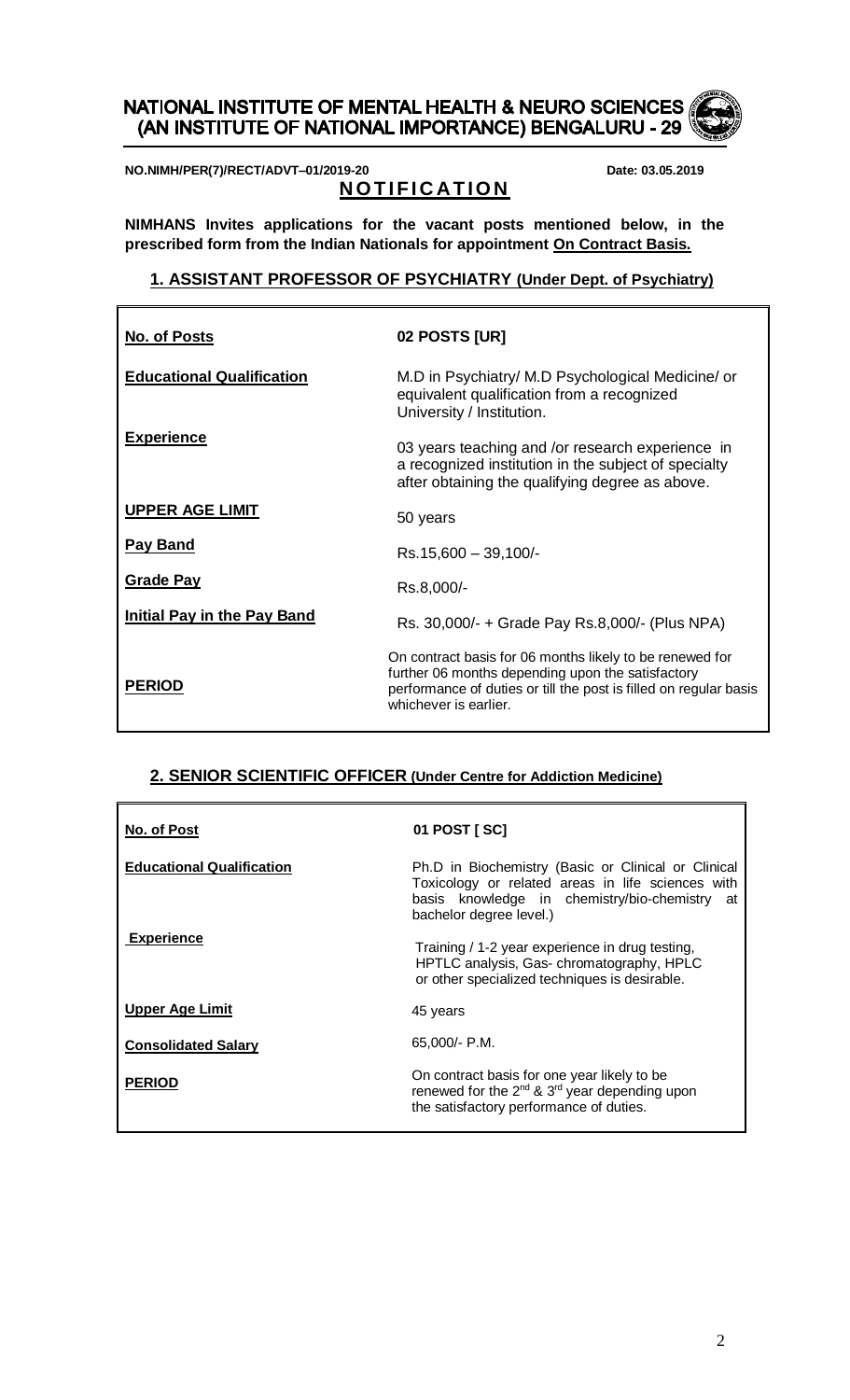# **3. DUTY MEDICAL OFFICER (Under Casualty & Emergency Services)**

| <b>No. of Posts</b>              | 06 POSTS [02 OBC, 04 UR]                                                                                                                                                                       |
|----------------------------------|------------------------------------------------------------------------------------------------------------------------------------------------------------------------------------------------|
| <b>Educational Qualification</b> | M.B.B.S. Degree                                                                                                                                                                                |
| <b>Desirable Experience</b>      | One year work experience in a hospital after<br>M.B.B.S Degree.                                                                                                                                |
| <b>UPPER AGE LIMIT</b>           | 40 years                                                                                                                                                                                       |
| <b>Consolidated Pay</b>          | Rs.60,000/- P.M.                                                                                                                                                                               |
| <b>PERIOD</b>                    | On contract basis initially for a period of<br>one year, likely to be renewed for the<br>2 <sup>nd</sup> Year & 3 <sup>rd</sup> Year depending upon the<br>satisfactory performance of duties. |

## **4. PSYCHIATRIC SOCIAL WORKER (Under Dept. of Psychiatric Social Work)**

| No. of Posts                         | 06 (02 OBC, 02 EWS, 02 UR)                                                                                                                        |
|--------------------------------------|---------------------------------------------------------------------------------------------------------------------------------------------------|
| <b>Educational Qualification</b>     | I or II class Master's Degree in Social Work from<br>a)<br>a recognized University / Institution<br><b>AND</b>                                    |
|                                      | I or II Class two years M.Phil in Psychiatric<br>b)<br>Social Work from a recognized University /<br>Institution.                                 |
| <b>UPPER AGE LIMIT</b>               | 35 years                                                                                                                                          |
| <b>Pay Matrix</b>                    | In Level 6: Rs.35,400 -1,12, 400/- (As per 7 <sup>th</sup> CPC)                                                                                   |
| <b>Initial Pay in the Pay Matrix</b> | Rs. 35,400/-                                                                                                                                      |
| <b>PERIOD</b>                        | On contract basis for one year likely to be<br>renewed for the $2^{nd}$ & $3^{rd}$ year depending upon<br>the satisfactory performance of duties. |

# **5. CLINICAL PSYCHOLOGIST** *(Under Dept. of Clinical Psychology &*  *Centre for Addiction Medicine)*

| No. of posts                               | 09 (02 SC, 03 OBC, 02 EWS, 02 UR)                                                                                                                                                                                                                                                                               |
|--------------------------------------------|-----------------------------------------------------------------------------------------------------------------------------------------------------------------------------------------------------------------------------------------------------------------------------------------------------------------|
| <b>Educational</b><br><b>Qualification</b> | I Class/ II Class M.A/M.Sc degree in Psychology from a recognized University /<br>Institution.<br>And<br>M.Phil in Mental Health and Social Psychology/M.Phil in Clinical Psychology/ or<br>equivalent qualification from an institution/university recognized by the<br>Rehabilitation Council of India (RCI). |
| <b>Experience</b>                          | <b>Desirable:</b> Conversant with modern technique on psycho diagnostic and<br>psychological methods of treatment / research experience.                                                                                                                                                                        |
| <b>Upper Age limit</b>                     | 35 years                                                                                                                                                                                                                                                                                                        |
| <b>Pay Matrix</b>                          | In Level 6: Rs.35,400 -1,12, 400/- (As per $7th$ CPC)                                                                                                                                                                                                                                                           |
| Initial Pay in the<br><b>Pay Matrix</b>    | Rs. 35,400/-                                                                                                                                                                                                                                                                                                    |
| <b>PERIOD</b>                              | On contract basis for one year likely to be<br>renewed for the $2^{nd}$ & $3^{rd}$ year depending upon<br>the satisfactory performance of duties.                                                                                                                                                               |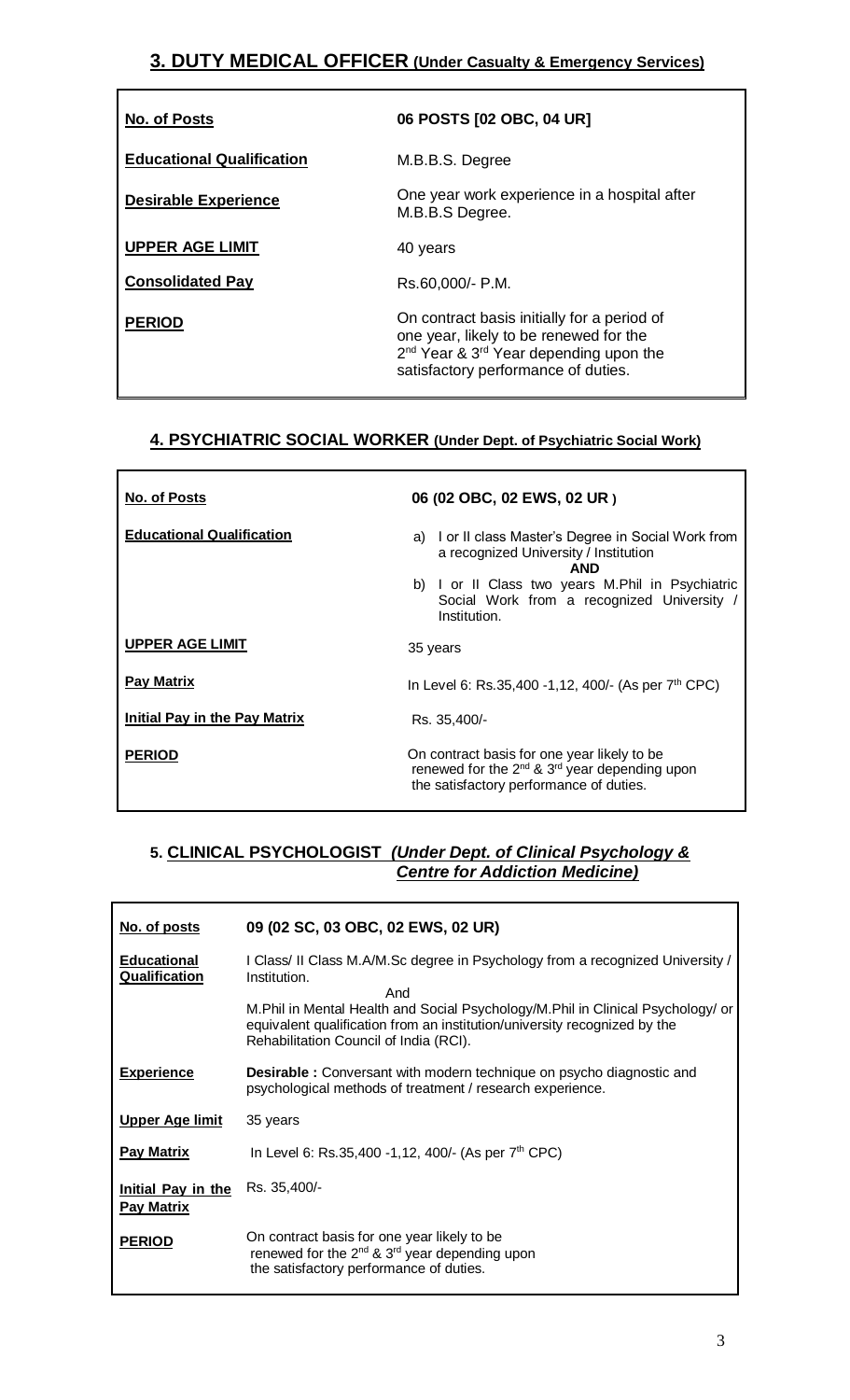## **6. JUNIOR SCIENTIFIC OFFICER (Under Centre for Addiction Medicine)**

| No. of Post                      | 01 (OBC)                                                                                                                                                        |
|----------------------------------|-----------------------------------------------------------------------------------------------------------------------------------------------------------------|
| <b>Educational Qualification</b> | M.Sc in Bio-chemistry/ Medical Bio-chemistry                                                                                                                    |
| <b>Experience</b>                | year experience in diagnostics,<br>Analytical<br>One<br>methods and research in the relevant field.                                                             |
| <b>Upper Age Limit</b>           | 30 years                                                                                                                                                        |
| <b>Consolidated Pay</b>          | Rs. 35,000/- P.M                                                                                                                                                |
| <b>Period</b>                    | On contract basis for one year likely to be<br>renewed for the 2 <sup>nd</sup> & 3 <sup>rd</sup> year depending upon<br>the satisfactory performance of duties. |

# **7. DEPARTMENTAL SECRETARY** *(Under Dept. of Epidemiology)*

| No. of post                         | 01 [UR]                                                                                                                                                                                                                 |
|-------------------------------------|-------------------------------------------------------------------------------------------------------------------------------------------------------------------------------------------------------------------------|
| <b>Educational</b><br>Qualification | Post Graduate qualification in Science / Humanities with certificate courses in<br>i) Office Administration / Office Secretary<br>ii) Computer applications and office management<br>iii) Shorthand (English and Hindi) |
| Upper Age limit                     | 40 years                                                                                                                                                                                                                |
| <b>Consolidated</b><br><u>Pay</u>   | Rs. 25.000/- P.M.                                                                                                                                                                                                       |
| <b>Period</b>                       | On contract basis for one year likely to be renewed for the $2^{nd}$ & $3^{rd}$ year<br>depending upon the satisfactory performance of duties.                                                                          |

### **8. TECHNICAL ASSISTANT (MOLECULAR BIOLOGY)**  *(Under Dept. of Neurovirology)*

| <b>NO. OF POSTS</b>                        | <b>ONE POST [01-UR]</b>                                                                                                                                                  |
|--------------------------------------------|--------------------------------------------------------------------------------------------------------------------------------------------------------------------------|
| <b>EDUCATIONAL</b><br><b>QUALIFICATION</b> | PUC with Diploma in Medical Lab Technology / B.Sc in<br>Medical Lab Technology / B.Sc in Life Sciences                                                                   |
| <b>EXPERIENCE</b>                          | Two years experience in a medical diagnostic laboratory.                                                                                                                 |
| <b>DESIRABLE</b>                           | Experience in molecular technology such as PCR                                                                                                                           |
| <b>UPPER AGE LIMIT</b>                     | 30 years                                                                                                                                                                 |
| <b>CONSOLIDATED PAY</b>                    | Rs. 24.000/- P.M                                                                                                                                                         |
| <b>PERIOD</b>                              | On contract basis initially for a period of one year, likely to<br>be renewed for the $2^{nd}$ & $3^{rd}$ year depending upon the<br>satisfactory performance of duties. |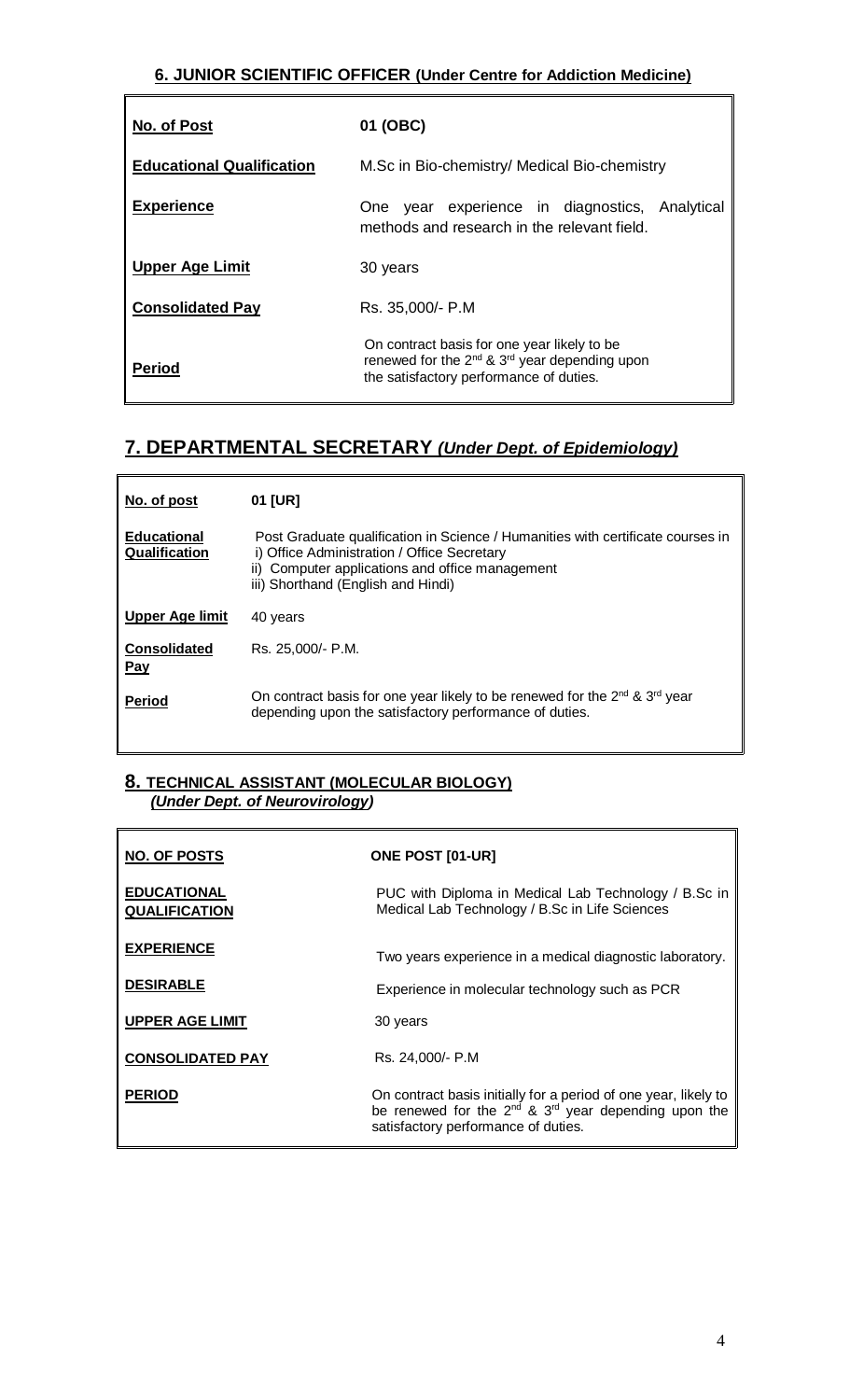| No. of posts                        | 01 POST [SC]                                                                                                                                                 |
|-------------------------------------|--------------------------------------------------------------------------------------------------------------------------------------------------------------|
| <b>Educational</b><br>Qualification | M.A in Social Work /M.S.W.                                                                                                                                   |
| <b>Upper Age limit</b>              | 35 years                                                                                                                                                     |
| <b>Consolidated</b>                 | Rs. 23,000/- P.M.                                                                                                                                            |
| Pay<br><b>Period</b>                | On contract basis for one year likely to be renewed for the 2 <sup>nd</sup> & 3 <sup>rd</sup> year<br>depending upon the satisfactory performance of duties. |

### **TERMS & CONDITIONS**:

- 1. The application form should be downloaded from the Institute Website [http://www.nimhans.ac.in](http://www.nimhans.ac.in/) & submitted along with required copies of certificates of the Age Proof, Academic Qualification, Experience Certificate, photo etc, so as to reach **The Registrar, NIMHANS, P.B.No.2900, Hosur Road, Bengaluru – 560 029**.
- 2. Any modification or Corrigendum will be updated in the Institute Website only.
- 3. The prescribed application processing fee is **Rs.590/-** (including 18% GST) for UR & OBC Candidates and **Rs.295/-** (including 18% GST) for SC & ST Candidates) shall be remitted to State Bank of India, NIMHANS Branch, Bengaluru, **Beneficiary Name: The Director, NIMHANS, S.B Account No: 64118462718 and IFSC Code No: SBIN0040675, MICR Code: 560002480 and Branch Code – 40675** through **online mode** only.
- 4. No applications shall be entertained if it is incomplete/received after the last date prescribed/not forwarded through proper channel. The institute will not take responsibility for postal delay if any.
- 5. In case if it is felt necessary, the Institute may not fill up any or all of the above posts and if so, no separate intimation will be given to the candidates.
- 6. No separate intimation will be given to the ineligible candidates.
- 7. For applying more than one post, candidates should send a separate application for each post along with the transaction/ payment details for having remitted the prescribed application processing fee for each post as stated above in Sl.No.03.
- 8. The Candidates will be selected on the basis of interview for the Sl.No. 01 to 03 and for the remaining post (i.e from Sl. No. 04 to Sl. No. 09 )there will be written exam which will be followed by skill test.
- 9. Candidates belonging to reserved category such as OBC, SC & ST may also apply for the vacancies notified against UR without relaxation in respect of Age as per O.M. No.36011/1/98-Estt. (Res) dated 01.07.1998.
- 10. Latest OBC Certificate in Annexure A format containing mention regarding Creamy Layer for OBC candidates in case of their claim against the said category. The said OBC certificate shall be in the format prescribed by GOI as per OM dated 29.12.1993. (order No.3 ) (Appended). Certificates not in the said format will be summarily rejected .Applications without such certificated or certificated of BC/MBC without mention of Creamy Layer will be considered against UR Category only subject to eligibility. (For format kindly see **Annexure A** which is attached with this notification).